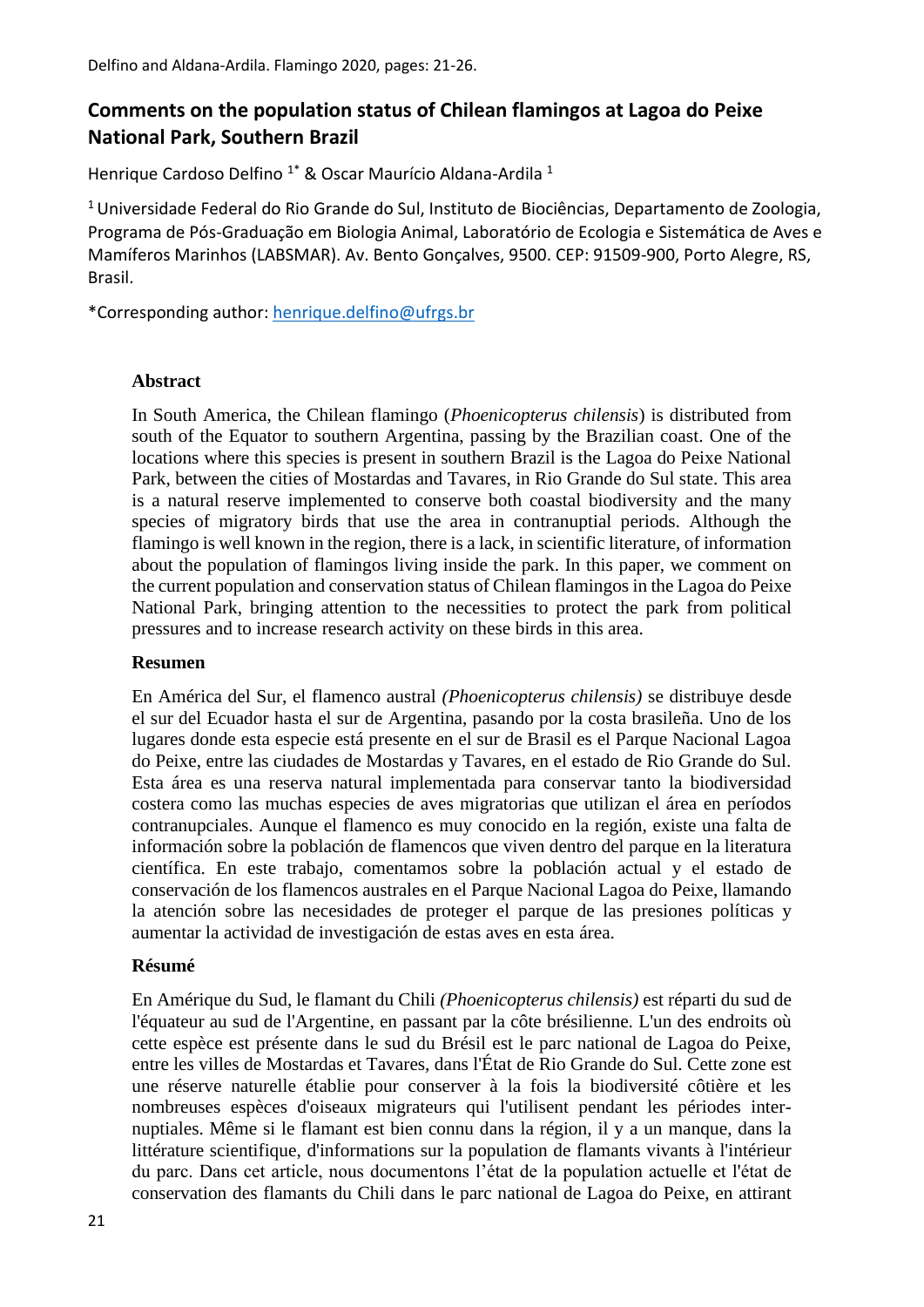l'attention sur la nécessité de protéger le parc des pressions politiques et d'augmenter l'activité de recherche sur ces oiseaux dans cette zone.

**-----------------------------------------------------------------------------------------------------------------------------------**

#### **Introduction**

Flamingos (Phoenicopteriformes) are known for their distinctive morphology and uniquely shaped bill adapted for filtering small particles (Mascitti and Kravetz, 2002). These birds live in salt lakes, lagoons, or coastal areas, feeding on microalgae and aquatic invertebrates (del Hoyo et al., 2017). The Chilean flamingo (*Phoenicopterus chilensis*) is one of the four flamingo species currently distributed in South America, from central Ecuador to Southern Chile (Derlindati et al., 2014). It breeds during the summer in central and northern Argentina, establishing colonies of thousands of individuals, and migrates, during winter, to humid areas of lower altitudes (Caziani et al., 2007), mainly in the eastern coast, reaching Uruguay and Southern Brazil outside of the breeding season (Antas, 1994).

In Brazil, the Chilean flamingo is seen in large and recurrent flocks at Lagoa do Peixe (31°29'S, 50°46'W); a coastal lagoon in the Lagoa do Peixe National Park (Knak, 1999), a 344.4 km² federal conservation area situated on the coastal plain in Rio Grande do Sul state. The Lagoa do Peixe National Park is the only place in Brazil where flocks of Chilean flamingo can be seen all year round (Antas, 1994; Somenzari et al. 2018). However, there is no existing research evaluating the current population or conservation status of the Chilean flamingos inside this reserve. Consequently, the goals of this paper are to discuss and comment on both the historic and current population records of the Chilean flamingo at the Lagoa do Peixe lagoon and propose strategies to contribute to the conservation of this bird and its habitat in Brazil.

### **Evaluation**

The Lagoa do Peixe is a shallow lagoon (mean depth of 30 cm) with a regular width of 1 km, and an extension of about 35 km surrounded by representative ecosystems from this region, such as dunes, sandbanks, fresh waters lagoons, beaches, and salt marshes (Knak, 1999), see Figure 1. The National Park, with the same name as the lagoon, was established in 1986 to protect migratory birds that use this area as a breeding site or as a staging post outside of the breeding season (mainly for feeding and resting), such as the royal tern *(Thalasseus maximus)* and red knot *(Calidris canutus)* (Bencke et al., 2010; Grimm, 2013).

### Flamingo ecology in this national park

Currently, in the Lagoa do Peixe National Park, Chilean flamingos are recorded in large numbers, especially between April and September, when these individuals fly out to spend the winter on the South American east coast (Antas, 1994). According to Somenzari et al. (2018), the Chilean flamingo colony in the park is made up of wintering birds coming from large populations in Mar Chiquita Lake in Argentina, seeking environments not affected by winter temperatures (Caziani et al., 2007), and who fly back to Argentina when the season changes (Antas, 1994). Despite this, it is possible to observe a resident colony of Chilean flamingos throughout the year in the Lagoa do Peixe National Park (FZBRS 2013; Somenzari et al., 2018; pers. obs. by the authors).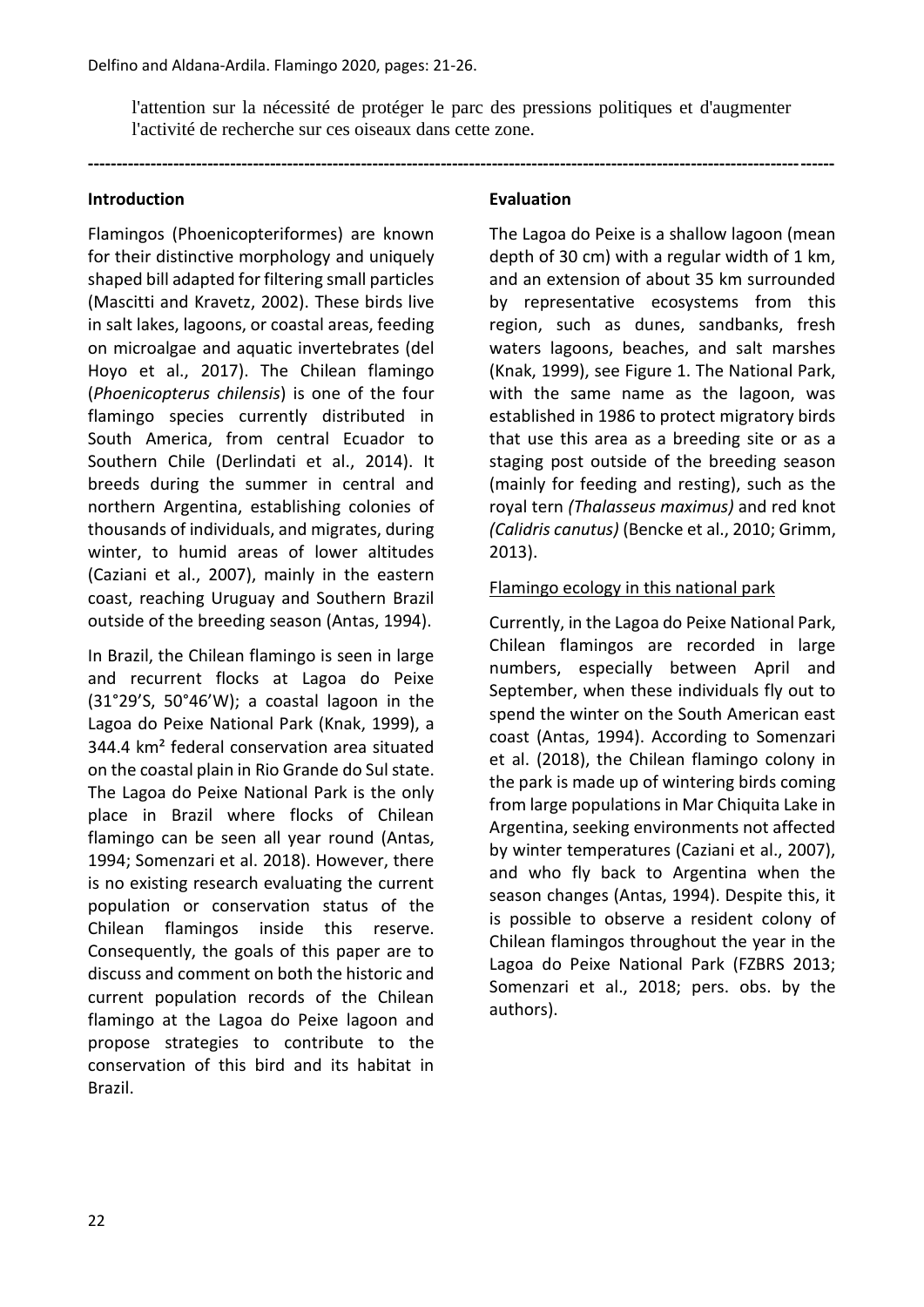

*Figure 1: The location and dimension of Lagoa do Peixe National Park, between the cities of Mostardas and Tavares, in the Rio Grande do Sul state, southern Brazil. The three main locations of flamingos in the park are: the Figueira Trail (yellow), the Flamingo trail (red) and the Barra (orange). Figure provided by Oscar M. Aldana-Ardila.*

Historical records of the Chilean flamingo in the Lagoa do Peixe reports its presence at least since 1970. Belton (1984) and Resende and Leeuwenberg (1987) listed more than 500 individuals between 1972 and 1981 and mentioned that a large number of individuals were observed in the spring. The Chilean flamingo colony in the park shows a high variation of individuals during the seasons, due to the park colony receiving a large number of other individuals from colonies elsewhere (Somenzari et al., 2018). But the lack of ringing of these birds makes it impossible to certify the origin or the route made by these birds. There is also still no evidence of breeding activity of Chilean flamingos in the park, leading to the inference that the population is formed mainly by young animals and non-reproductive males (FZBRS, 2013). Despite that, we also observed

behaviours usually reported during the breeding season, like synchronized wingsalutes, head flagging and other group rituals that lead us to believe that some breeding behaviours are possible in or near to the protected park area (Delfino and Carlos, in preparation), see Figure 2.

The colony of Chilean flamingos in the Lagoa do Peixe National Park offers a significant opportunity to know the population situation of these birds, but also represents a great challenge. Activities like capture and ringing of these birds can help to identify and to determine the sex and age of the individuals (Anderson and Green, 2011). Nevertheless, this methodology requires trained and qualified field biologists (Lakhani, 1985).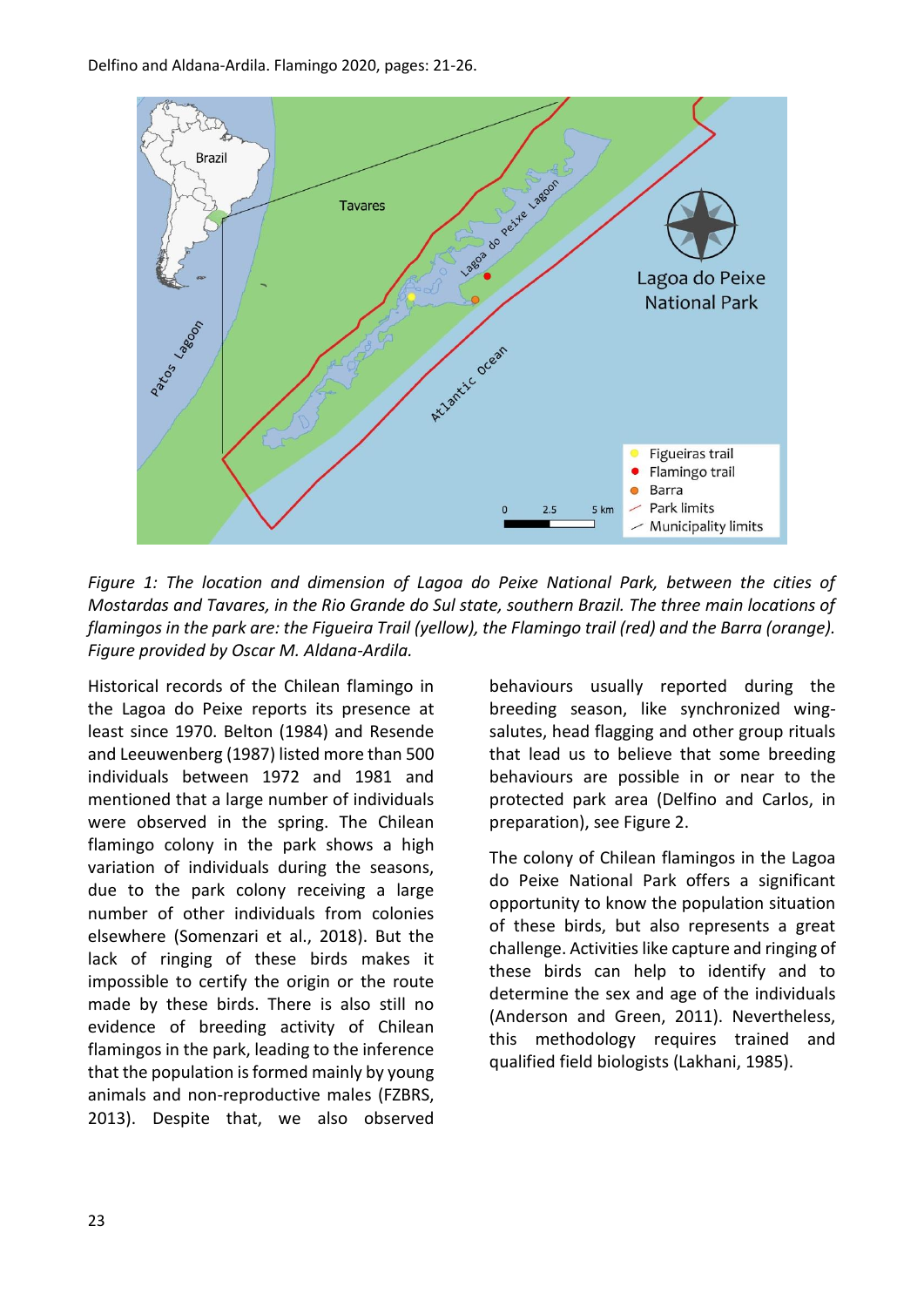Delfino and Aldana-Ardila. Flamingo 2020, pages: 21-26.



*Figure 2: The Lagoa do Peixe National Park supports a dynamic population of Chilean flamingos, mainly in the Barra area, with flocks that vary from tens to hundreds of individuals. On the left, a flock of Chilean flamingos performing ritualistic behaviours like head-flagging at the Barra; on the right, three individuals, of different ages (photo credit: Oscar M. Aldana-Ardila).*

#### Pressures on this flamingo population

Currently, birdwatchers, tourists and ornithologists can observe Chilean flamingos when visiting three places in the park: the Figueiras Trail, the Flamingo Trail, and the Barra, the most visited place among these (Figure 1). The region of the Barra is where the communication between the lagoon and the sea occurs (Knak, 1999; ICMBio, 2020). This region is possibly one of the richest places for flamingo numbers and other migratory bird diversity due to high food availability (Knak, 1999).

In addition, the Barra is seasonally used by local shrimp fishers, and apparently, the usual behaviour of Chilean flamingos seems to be unaffected by their presence. However, the increased presence of human activities in the park, such as tourism, illegal agriculture and livestock presence (Almudi and Kalinoski, 2009), threatens the stability of the Chilean flamingo colony in this protected area. Despite the absence of a periodic census of the Chilean flamingo colony, reports by park rangers and tourist guides have related a potential decrease in Chilean flamingo numbers over the last years.

Due to changes in the environmental policy of the current Brazilian federal government, environmental and conservation laws are softening, allowing the transformation of integral protected areas such as National Parks into Environmental Protection Areas, which consent human occupation and sustainable use of natural resources, placing the Lagoa do Peixe National Park (as well as other National Parks) in the middle of a controversy between government and conservationists, biologists and activists (Moraes, 2009; Fruet and Heurich, 2019; Kervalt, 2019; Wenzel, 2019; Wenzel 2020).

The execution of economic activities such as tourism, agriculture, and fishing could become a threat to the great diversity of resident and migratory birds that coexist in the park, including the flamingos (Almudi and Kalinoski, 2009).

The absence of a reliable and periodic census obstructs any action to know the real state of conservation of this bird, and that is why the Chilean flamingo is not considered an endangered species in Brazil (FZBRS, 2013; ICMBio, 2013). Despite a considerable amount of evidence that indicates the threat of the Chilean flamingo population, it is necessary to carry out direct actions that will allow the execution of a conservation plan for this species, and this must begin with knowledge of the real state of its population as well as protection of its habitat.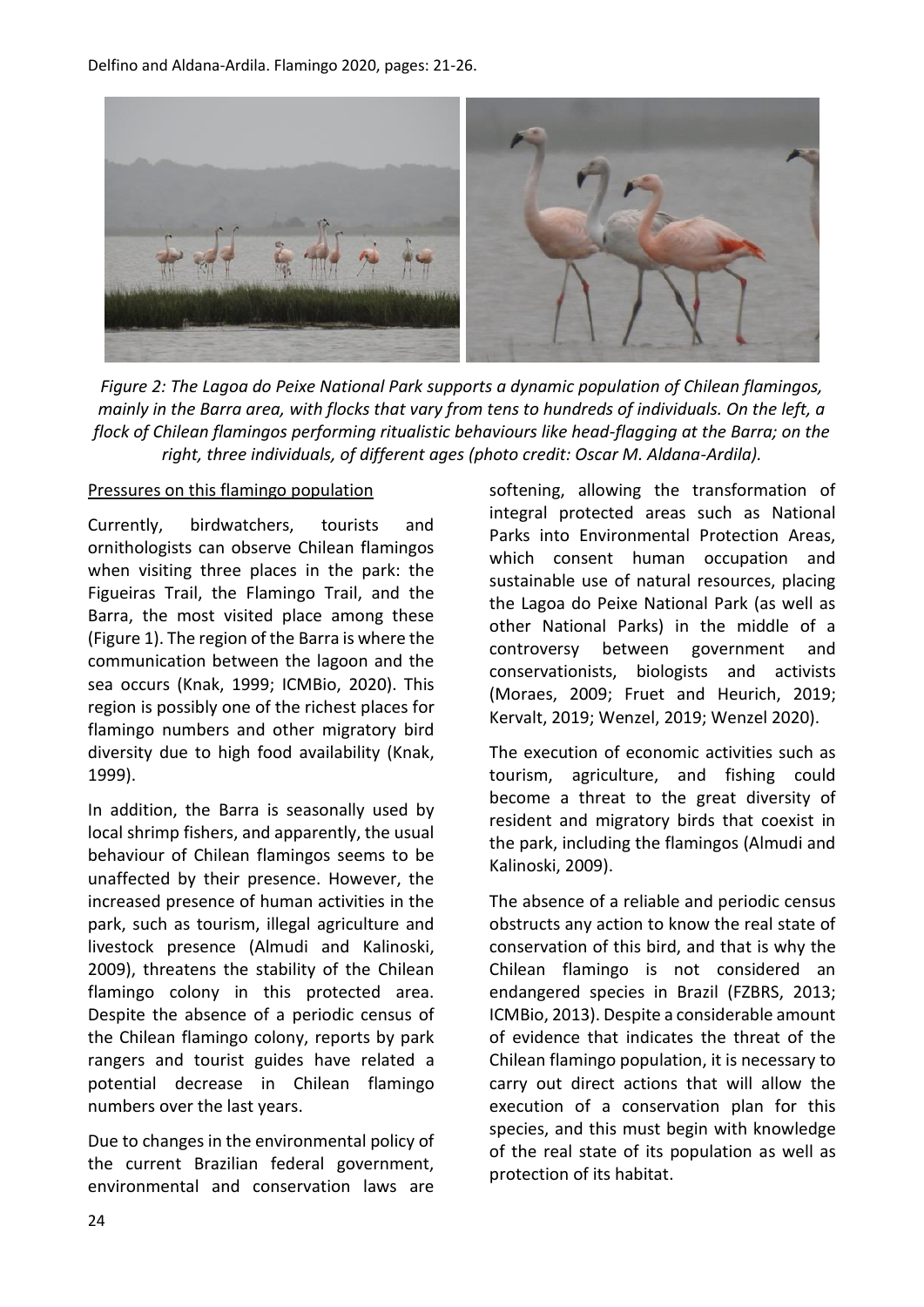# **Conclusions**

The Chilean flamingo population in South America is about 300,000 individuals, according to the IUCN Red List (BirdLife International, 2018). These numbers have decreased over the past 20 years, mainly due to habitat loss by human activity, such as increasing tourism pressures and extensive farming.

The Lagoa do Peixe National Park is the only non-reproductive area where the Chilean flamingo is seen throughout the year in Brazil, so it is imperative to know the real population status of these birds in the park area to ensure successful habitat management and conservation action can be implemented.

It is necessary to join forces between park rangers, researchers, and Brazilian wildlife protection authorities to create a conservation plan for this bird that includes a year-long monitoring and research program, surveys, and course the protection and preservation of their park habitat. Finally, environmental education programs should be focused on responsible tourism, promoting respect for wildlife, and the conscious use of their habitats.

# **Acknowledgments**

We thank the Lagoa do Peixe National Park for allowing the observation inside the park and for offering the support for scientific research with the Chilean Flamingos. We also thank LABSMAR for giving the infrastructure and resources to this study.

# **References**

Almudi, T. and Kalikoski, D.C. (2009). *Homem e "Natureza" em um Parque Nacional Do Sul Do Brasil: Meios De Vida E Conflitos Nos Arredores Da Lagoa Do Peixe.* Masters thesis. Programa de Pós-Graduação em Meio Ambiente e Desenvolvimento.

Anderson, G.Q.A. and Green, R.E. (2009). The value of ringing for bird conservation. *Ringing & Migration*, 24 (3), 205-212.

Antas, P.T.Z. (1994). Migration and other movements among the lower Paraná River valley wetlands, Argentina, and the south Brazil/Pantanal wetlands. *Bird Conservation International,* 4 (2-3), 181-190.

Belton, W. (1984). Birds of Rio Grande do Sul, Brazil. Part 1, Rheidae through Furnariidae. *Bulletin of the American Museum of Natural History*, 178, 371-631.

Bencke, G.A., Dias, R.A., Bugoni, L., Agne, C. E., Fontana, C.S., Maurício, G.N. and Machado, D.B. (2010). Revisão e atualização da lista das aves do Rio Grande do Sul, Brasil. *Iheringia, Série Zoologia,* 100 (4), 519-556.

BirdLife International. (2018). *Phoenicopterus chilensis*. The IUCN Red List of Threatened Species 2018:

e.T22697365A132068236. [https://dx.doi.org/](https://dx.doi.org/10.2305/IUCN.UK.2018-2.RLTS.T22697365A132068236.en) [10.2305/IUCN.UK.2018-](https://dx.doi.org/10.2305/IUCN.UK.2018-2.RLTS.T22697365A132068236.en) [2.RLTS.T22697365A132068236.en.](https://dx.doi.org/10.2305/IUCN.UK.2018-2.RLTS.T22697365A132068236.en)

Caziani, S.M., Rocha, O.O., Rodríguez, R.E., Romano, M. and Derlindati, E.J. (2007). Seasonal distribution, abundance, and nesting of Puna, Andean, and Chilean Flamingo. *The Condor*, 109, 276-287.

del Hoyo, J., Collar, N. and Garcia, E.F.J. (2017). *Greater Flamingo (Phoenicopterus roseus).* In: del Hoyo, J., Elliott, A., Sargatal, J., Christie, D. A. and de Juana, E. (eds). Handbook of the Birds of the World Alive. Lynx Edicions.

Derlindati, E., Romano, M., Cruz, N., Barisón, C., Arengo, F. and Barberis, I. (2014). Seasonal activity patterns and abundance of Andean Flamingo (*Phoenicoparrus andinus*) at two contrasting wetlands in Argentina. *Ornitologia Neotropical*, 25, 317-331.

Fruet, N. and Heurich, J. (2019). Parque administrado pelo ICMBio no RS será chefiado por agrônoma indicada por deputado da bancada ruralista. Available at: https://cutt.ly/DffM4vn. Accessed 27/08/2020.